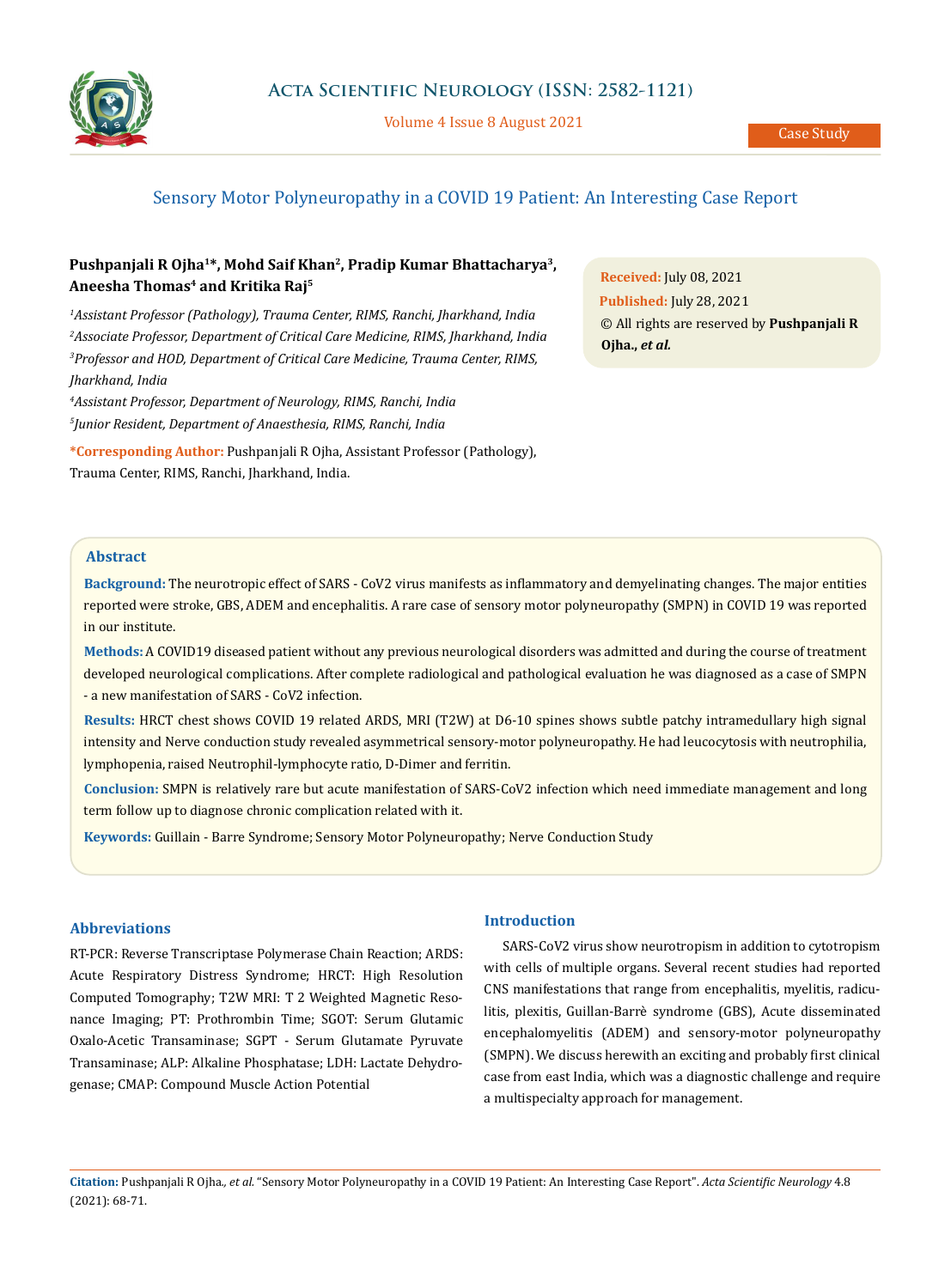#### **Case History**

A 27-year-old male admitted with fever for last 18 days with a pre-admission diagnosis of Malaria. He was treated for the same but developed breathing difficulty since last four days. He was positive for SARS - CoV2 by RT-PCR. He had tachypnea with  $SpO<sub>2</sub>$  of 92% on room air, bilateral basal crepitation and hypertension He had no associated complaints of anosmia, dysguesia or gastrointestinal symptoms. He was known diabetic. HRCT chest shows features of ARDS (Figure 1). His laboratory investigations showed leukocytosis with neutrophilia (90%), lymphocytopenia (7%), Neutrophil - Lymphocyte ratio of 12.86, platelets -1.57 lacs/cmm, D - Dimer > 10000, PT - 17.8 sec, S. Urea - 52 mg/dl, Total Bilirubin - 7.35 mg/dl, Direct Bilirubin - 6.83 mg/dl, Total protein - 6.40gm/dl, S. Albumin - 2.70 gm/dl, SGOT - 72 U/L, SGPT - 57 U/L, S. ALP - 379 U/L, S. LDH - 624 U/L, S. C-reactive protein - 138.05, S. Ferritin - > 1000 μg/dl, S. Lactate - 2.74 mmol/L, Random blood sugar -455 mg/dl and HbA1C - 14.3%. Toxicology screening was negative. He was managed and treated as per the COVID 19 management protocol of the Institute (Table 1). He also received High flow nasal oxygen therapy, shows clinical improvement and became SARS- CoV2 negative on RT-PCR after 10 days of admission.

He developed gradually progressive profound bilateral lower and right upper limb weakness and tremors within 20 days of his illness. He also developed slurring and difficulty in speech for



**Figure 1:** HRCT Chest - Bilateral lungs show ground-glass opacities, a large consolidation with air bronchogram in left lower lung lobe and thick fibrosis in the left middle lobe and inferior lingula along with left pleural effusion.

| S. No. | Name of drugs               | <b>Dosage</b>                                             |  |  |  |  |
|--------|-----------------------------|-----------------------------------------------------------|--|--|--|--|
| 1      | Ramdesivir                  | 200 mg stat i.v. followed by 100 mg<br>i.v. OD for 5 days |  |  |  |  |
| 2      | Enoxaparin sodium           | 60 mg s.c. injection OD                                   |  |  |  |  |
| 3      | Regular Insulin             | 18 Units i.v. infusion                                    |  |  |  |  |
| 4      | Insulin Glargine            | 16 Unit s.c. after dinner                                 |  |  |  |  |
| 5      | Potassium chloride          | 1 ampule in 500 ml Normal saline<br>i.v. BD               |  |  |  |  |
| 6      | Dexamethasone               | 60 mg i.v. OD                                             |  |  |  |  |
| 7      | Meropenem                   | loading dose of 2 gm followed by 1<br>gm i.v.TDS          |  |  |  |  |
| 8      | VitaminC                    | 1 gm i.v. BD                                              |  |  |  |  |
| 9      | Tablet Ivermectin           | 6 mg BD for 7 days                                        |  |  |  |  |
| 10     | Tablet Doxycycline          | 200 mg BD for 7 days                                      |  |  |  |  |
| 11     | Tablet<br>N-Acetyl-Cysteine | 600 mg TDS                                                |  |  |  |  |
| 12     | Tablet Multivitamin         | 1 tab OD                                                  |  |  |  |  |

 $69$ 

**Table 1:** List of drugs administered to the patient.

which neurological consultation was advised. He had Glasgow Coma Scale of  $\mathtt{E_4V_2M_6}$  reduced tone, 3/5 power in both lower limbs, absent knee and ankle jerk, plantar bilateral extensors and normal upper limb reflexes on examination. He has no sensory symptoms, neither facial or ocular muscles involvement nor bladder dysfunction. A differential diagnosis of ADEM or GBS was made and CSF examination, MRI brain, cervical and dorso-lumbar spine and Nerve conduction study (NCS) were performed to confirm the diagnosis. CSF examination shows mildly raised protein and three lymphocytes suggestive of albumino-cytological dissociation. MRI brain was normal. MRI of Dorso-lumbar spine suggests findings of transverse myelitis (Figure 2). NCS from upper and lower limbs show reduced motor nerve conduction velocities and CMAP's over both peroneals and prolonged latencies over both tibials. Sensory nerve conduction velocities were reduced over both sural nerves with prolonged latencies. F wave latencies were prolonged over-tested nerves (Table 2). NCS suggested asymmetrical sensory-motor polyneuropathy which was considered as final diagnosis and treatment with Dexamethasone and IV Ig started with which clinical improvement noted.

#### **Discussion**

SARS-CoV2 causes COVID 19 disease and most commonly presented with symptoms of ARDS, thromboembolic events or gastrointestinal dysfunctions. Recent studies report cases in which CNS involvement is significant. According to Mao L et al., more than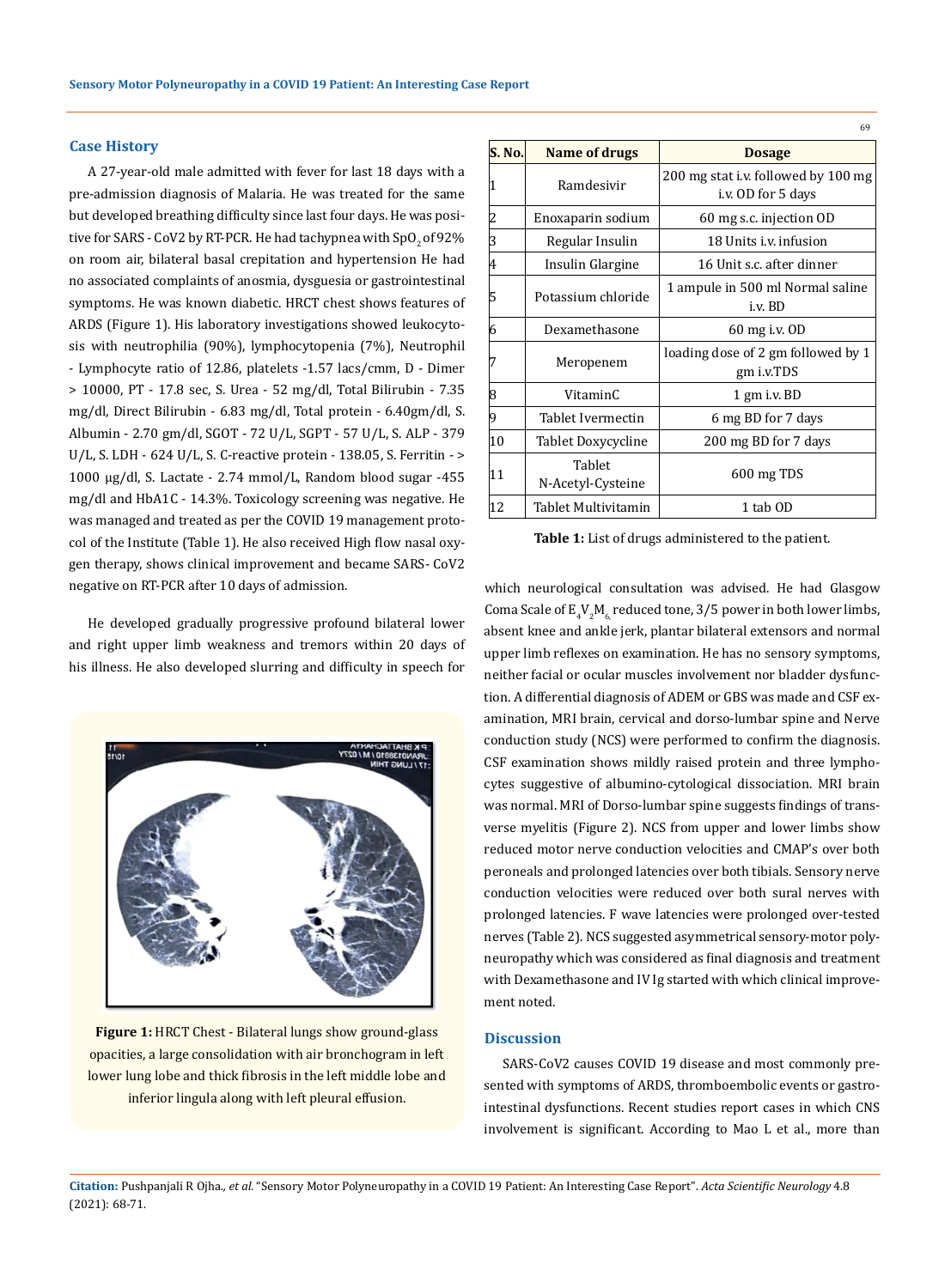| <b>Upper limb</b> |             |             |             |                               |                      |     |          |                     |                             |                             |
|-------------------|-------------|-------------|-------------|-------------------------------|----------------------|-----|----------|---------------------|-----------------------------|-----------------------------|
| <b>Nerve</b>      | <b>Side</b> |             | <b>Site</b> | <b>Distal latency</b><br>(mS) | <b>Duration</b> (mS) |     | Amp (mV) | <b>NCV</b><br>(m/s) | F wave mean latency<br>(mS) |                             |
|                   | Left        |             | Wrist       | 16.15                         | 13.02                |     | 9.4      | 57.08               |                             |                             |
| Median            | Elbow       |             | 18.96       |                               | 11.46                | 6.2 |          |                     |                             |                             |
| Right             |             | Wrist       |             | 10.42                         |                      | 6.8 | 53.42    |                     |                             |                             |
|                   |             | Elbow       |             | 10.00                         |                      | 6.9 |          |                     |                             |                             |
|                   | left        |             | Wrist       | 15.94                         | 13.75                |     | 4.6      | 50.10               |                             |                             |
| Ulnar             | Elbow       |             | 20.52       |                               | 13.54                | 4.6 |          |                     |                             |                             |
| right             |             | Wrist       |             | 12.08                         |                      | 3.4 | 50.10    | 49.7                |                             |                             |
|                   |             | Elbow       |             | 11.56                         |                      | 2.9 |          |                     |                             |                             |
| <b>Lower limb</b> |             |             |             |                               |                      |     |          |                     |                             |                             |
| <b>Nerve</b>      | <b>Side</b> | <b>Site</b> |             | Distal latency (mS)           | Duration(mS)         |     | Amp(mV)  | NCV(m/s)            |                             | F wave mean<br>latency (mS) |
| Peroneal          | Right       | Ankle       |             | 17.19                         | 12.50                |     | 2.2      | 38.63               |                             | 49.2                        |
|                   | Knee        |             | 25.42       | 11.67                         | 1.2                  |     |          |                     |                             |                             |
|                   | Left        | Ankle       |             | 16.04                         | 11.56                |     | 0.7      |                     | 39.55                       | 52.9                        |
|                   | Knee        |             | 25.31       | 11.98                         | 1.0                  |     |          |                     |                             |                             |
| Tibial            | Right       | Ankle       |             | 18.96                         | 12.50                |     | 5.7      | 50.10               |                             |                             |
|                   | Knee        |             | 28.02       | 12.92                         | 5.5                  |     |          | 46.30               |                             |                             |
|                   | Left        | Ankle       |             | 18.75                         | 12.50                | 5.2 |          | 45.71               |                             |                             |
|                   | Knee        |             | 27.50       | 12.50                         | 5.8                  |     |          |                     |                             |                             |

**Table 2:** Results of nerve conduction study (Motor) of the patient.



**Figure 2:** MRI Dorso-lumbar spine - Subtle patchy intramedullary high signal intensity on T2W seen at D 6 to D 10.

one-third of patients with SARS-CoV-2 develop neurological manifestations [1]. The pathological spectrum of the disease include encephalitis, plexitis, radiculitis, encephalopathy, ischemic stroke, GBS, Multiple sclerosis, transverse myelitis and sensory-motor polyneuropathy. SARS-CoV-2 attacks the olfactory bulb and then affect the CNS through the olfactory tract in the early stages of infection [2]. Neurological impairment and demyelinating reaction appear as complications in case of severe COVID-19 [1].

Neurotropism may occur via trans-lamina cribrosa to reach the brain through the olfactory tract [3]. The SARS -CoV2 spike protein binds with host ACE 2receptor, expressed in the CNS capillary endothelium and allows the virus to penetrate the neuronal cells [4]. Budding of Virus particle lead to the onset of symptoms such as anosmia and dysguesia in the early phase of infection [1]. The pro-inflammatory state induced by the SARS-CoV2 mediated cytokine storm, and sustained neurological damage by delayed immune response may be responsible for the activation of glial cells with subsequent demyelination [5].

Zhao described a case report of GBS during SARS-CoV-2 infection [6]. GBS is an acute autoimmune fulminant demyelinating

70

**Citation:** Pushpanjali R Ojha*., et al.* "Sensory Motor Polyneuropathy in a COVID 19 Patient: An Interesting Case Report". *Acta Scientific Neurology* 4.8 (2021): 68-71.